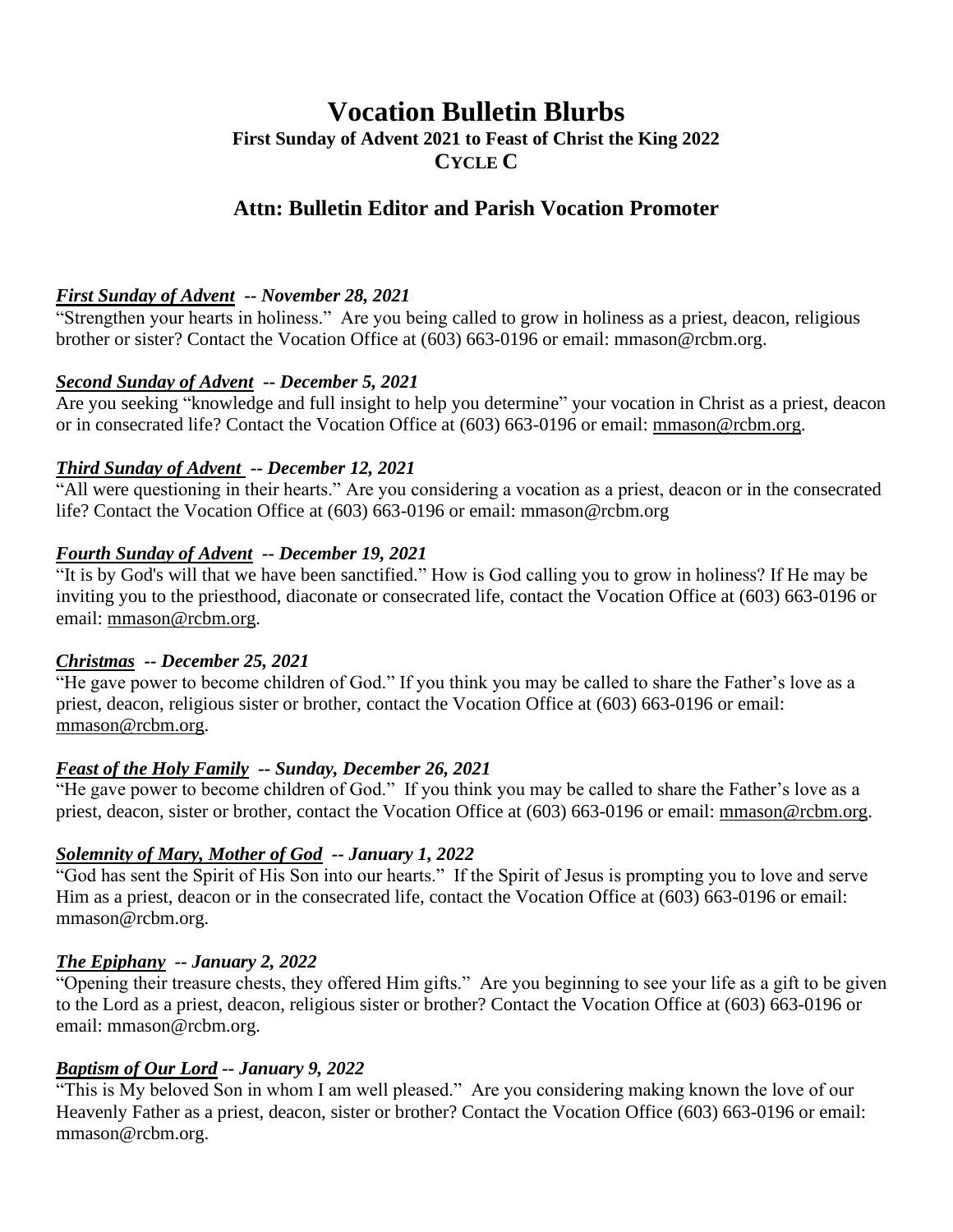#### *Second Sunday in Ordinary Time -- January 16, 2022*

"There are a variety of gifts, but the same Spirit." Is the Holy Spirit leading you to share your gifts as a priest, deacon or in the consecrated life? Contact the Vocation Office at (603) 663-0196 or email: mmason@rcbm.org.

## *Third Sunday in Ordinary Time – January 23, 2022*

"You are the body of Christ and individually members of it." Are you being called to strengthen His body through a vocation to the priesthood, diaconate or the consecrated life? Contact the Vocation Office at (603) 663-0196 or email: mmason@rcbm.org.

## *Fourth Sunday in Ordinary Time – January 30, 2022*

"Before you were born, I consecrated you." If you think that you may be set apart by the Lord to serve Him as a priest, deacon or in the consecrated life, contact the Vocation Office at (603) 663-0196 or email: mmason@rcbm.org.

#### *Fifth Sunday in Ordinary Time – February 6, 2022 (World Day for Consecrated Life- Feb. 2nd, celebrated on the following Sunday)*

"They left everything and followed Jesus." If you sense that Christ may be calling you to the priesthood, diaconate or consecrated life, contact the Vocation Office at (603) 663-0196 or email: mmason@rcbm.org.

## *Sixth Sunday in Ordinary Time -- February 13, 2022 (World Marriage Day)*

"Blessed are those who trust in the Lord." Are you being called to deepen your trust in the love of the Lord by serving Him as a priest, deacon, sister or brother? Contact the Vocation Office at (603) 663-0196 or email: mmason@rcbm.org.

## *Seventh Sunday in Ordinary Time -- February 20, 2022*

"I give you a new commandement says the Lord: love one another as I have loved you." Are you being called to strengthen His body through a vocation to the priesthood, diaconate or the consecrated life? Contact the Vocation Office at (603) 663-0196 or email: mmason@rcbm.org.

# *Eighth Sunday in Ordinary Time – February 27, 2022*

"Shine like lights in the world as you hold on to the word of life." Are you called to belong to Christ alone as a priest, deacon or through the consecrated life? Contact the Vocation Office at (603) 663-0196 or email: mmason@rcbm.org.

# *First Sunday of Lent -- March 6, 2022*

"The word is near you, on your lips and in your heart." Jesus the Eternal Word continues to call many to lives of holiness as priests, deacons and in the consecrated life. Could you be one of them? Contact the Vocation Office at (603) 663-0196 or email: mmason@rcbm.org.

# *Second Sunday of Lent -- March 13, 2022*

"This is my Son, my Chosen; listen to him!" If in your listening to the Lord you are sensing the invitation to follow Christ as a priest, deacon, sister or brother, contact the Vocation Office at (603) 663-0196 or email: mmason@rcbm.org.

# *Third Sunday of Lent -- March 20, 2022*

"I AM has sent me to you." Could the Lord be calling you to proclaim His name as a priest, deacon or in the consecrated life? Contact the Vocation Office at (603) 663-0196 or email: mmason@rcbm.org.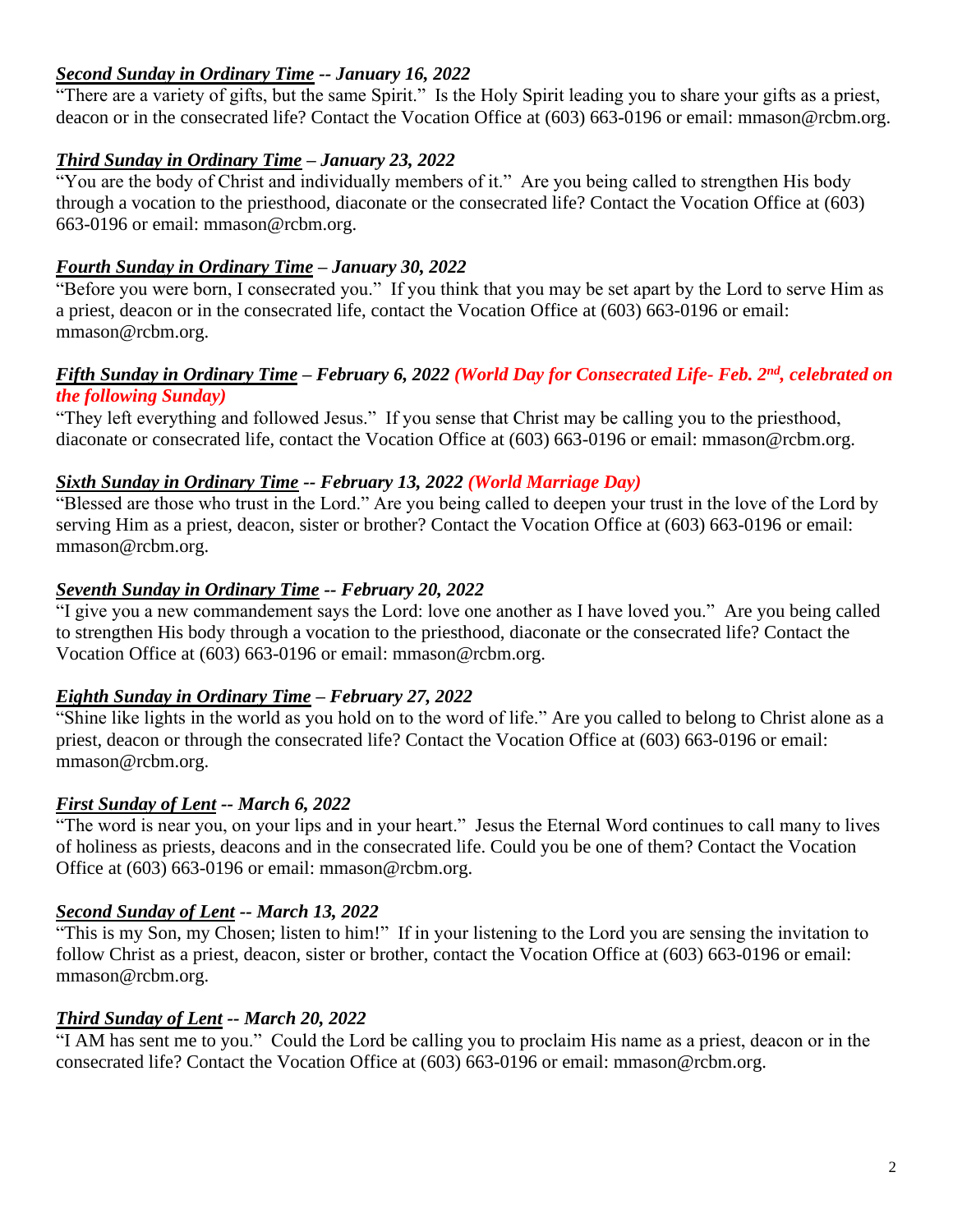## *Fourth Sunday of Lent -- March 27, 2022*

"God is making His appeal through us." Does a life dedicated to furthering the grace of reconciliation in Christ for others appeal to you? Contact the Vocation Office at (603) 663-0196 or email: mmason@rcbm.org.

#### *Fifth Sunday of Lent – April 3, 2022*

"Christ Jesus has made me His own." Are you called to belong to Christ alone as a priest, deacon or through the consecrated life? Contact the Vocation Office at (603) 663-0196 or email: mmason@rcbm.org.

#### *Palm Sunday of the Lord's Passion -- April 10, 2022*

"The Lord God has opened my ear, and I was not rebellious." Docility in prayer is essential to vocation discernment. Are you open to a vocation to the priesthood, diaconate or the consecrated life? Contact the Vocation Office at (603) 663-0196 or email: mmason@rcbm.org.

#### *Easter Sunday -- April 17, 2022*

"The Lord is truly risen!" Are you being called to proclaim the truth of the Lord's resurrection as a priest, deacon, religious sister or brother? Contact the Vocation Office at (603) 663-0196 or email: mmason@rcbm.org.

#### *Second Sunday of Easter -- April 24, 2022*

"As the Father has sent Me, so I send you." Do you have a growing interest in sharing the Lord's saving mission as a priest, deacon or in the consecrated life? Contact the Vocation Office at (603) 663-0196 or email: mmason@rcbm.org.

#### *Third Sunday of Easter -- May 1, 2022 (Religious Brother's Day)*

"Feed My lambs, tend My sheep." If you think you may have a vocation to follow the Risen Lord as a priest, deacon or in the consecrated life, contact the Vocation Office at (603) 663-0196 or email: mmason@rcbm.org.

#### *Fourth Sunday of Easter -- May 8, 2022 (World Day of Prayer for Vocations)*

"The disciples were filled with joy and the Holy Spirit." Does a life of joy in knowing you are following the Lord as a priest, deacon or in the consecrated life inspire you? Contact the Vocation Office at (603) 663-0196 or email: mmason@rcbm.org.

#### *Fifth Sunday of Easter -- May 15, 2022*

"By this everyone will know that you are My disciples." How will you manifest your discipleship? Consider living the Lord's new commandment of love as a priest, deacon, sister or brother. Contact the Vocation Office at at (603) 663-0196 or email: mmason@rcbm.org.

#### *Sixth Sunday of Easter -- May 22, 2022*

"Those who love Me will keep my word." Is your love for the Lord leading you to grow in holiness as a priest, deacon or in the consecrated life? Contact the Vocation Office at at (603) 663-0196 or email: mmason@rcbm.org.

#### *Seventh Sunday of Easter – May 29, 2022*

"You will be My witnesses to the ends of the earth." If you think the Lord may be inviting you to carry on His mission as a priest, deacon or in the consecrated life, contact the Vocation Office at at (603) 663-0196 or email: mmason@rcbm.org.

#### *Pentecost Sunday -- June 5, 2022*

"The Spirit gave them ability." Is the Holy Spirit preparing you to share the Lord's mission as a priest, deacon or in the consecrated life? Contact the Vocation Office at at (603) 663-0196 or email: mmason@rcbm.org.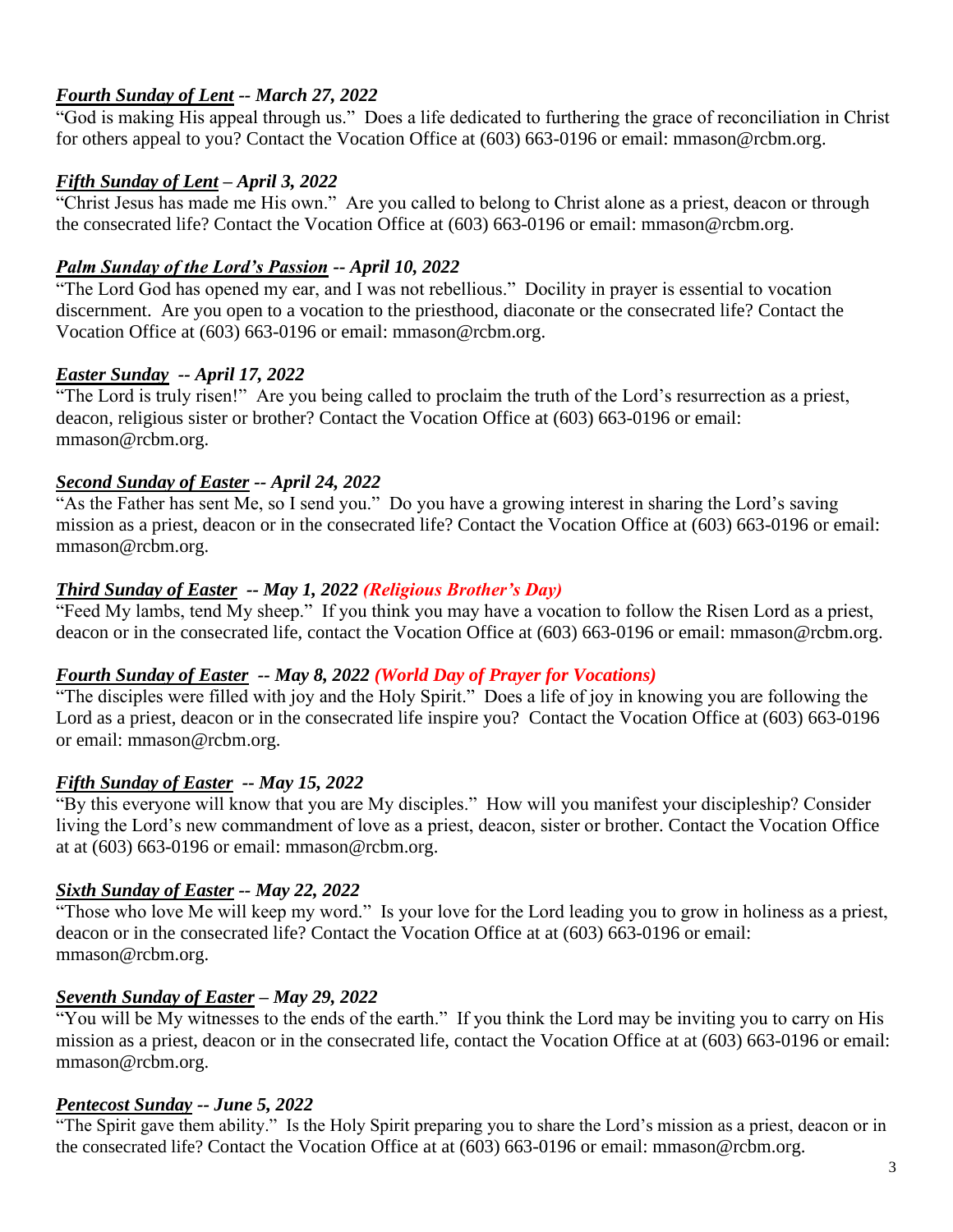## *The Most Holy Trinity -- June 12, 2022*

"We boast in our hope of sharing the glory of God." How do you hope to share in God's glory…as a priest, deacon or in the consecrated life? Contact the Vocation Office at at (603) 663-0196 or email: mmason@rcbm.org.

## *The Most Holy Body and Blood of Jesus-- June 19, 2022*

"You give them something to eat." Do these words of Christ challenge you to give your all for Him as a priest, deacon or in the consecrated life? Contact the Vocation Office at at (603) 663-0196 or email: mmason@rcbm.org.

#### *Thirteenth Sunday in Ordinary Time – June 26, 2022*

"As for you, go and proclaim the kingdom of God." If you are considering a vocation to the priesthood, diaconate or consecrated life, contact the Vocation Office at at (603) 663-0196 or email: mmason@rcbm.org.

## *Fourteenth Sunday in Ordinary Time -- July 3, 2022*

"The harvest is plentiful, but the laborers are few." Are you being called by the Lord of the harvest to proclaim His kingdom as a priest, deacon or in the consecrated life? Contact the Vocation Office at at (603) 663-0196 or email: mmason@rcbm.org.

## *Fifteenth Sunday in Ordinary Time -- July 10, 2022*

"What must I do to inherit eternal life?" Faithfulness to one's vocation is essential to holiness. Is yours to be a priest, deacon, sister or brother? Contact the Vocation Office at at (603) 663-0196 or email: mmason@rcbm.org.

## *Sixteenth Sunday in Ordinary Time -- July 17, 2022*

"Mary has chosen the better part." Does a life of prayer and service as a priest, deacon or in the consecrated life attract you? Contact the Vocation Office at at (603) 663-0196 or email: mmason@rcbm.org.

# *Seventeenth Sunday in Ordinary Time -- July 24, 2022*

"Give us this day our daily bread." Are you being called to help feed the people of God as a priest, deacon or in the consecrated life? Contact the Vocation Office at at (603) 663-0196 or email: mmason@rcbm.org.

# *Eighteenth Sunday in Ordinary Time -- July 31, 2022*

"One's life does not consist in the abundance of possessions." If simplicity of life and the evangelical counsels of poverty, chastity and obedience especially attract you, discover that life as a priest, deacon, sister or brother. Contact the Vocation Office at at (603) 663-0196 or email: mmason@rcbm.org.

#### *Nineteenth Sunday in Ordinary Time -- August 7, 2022*

"Faith is the assurance of that which is hoped for." If you believe in the Giver of the call, you can hope to be true to it. Will you follow Christ as a priest, deacon or in the consecrated life? Contact the Vocation Office at at (603) 663-0196 or email: mmason@rcbm.org.

#### *Twentieth Sunday in Ordinary Time -- August 14, 2022*

"Run the race which lies ahead." Are you called to keep your eyes fixed on Christ and run the race of faith to heaven as a priest, deacon or in the consecrated life? Contact the Vocation Office at at (603) 663-0196 or email: mmason@rcbm.org.

#### *Twenty-first Sunday in Ordinary Time -- August 21, 2022*

"Make straight paths for your feet." Will your path of holiness be as a priest, deacon or in the consecrated life? Contact the Vocation Office at at (603) 663-0196 or email: mmason@rcbm.org.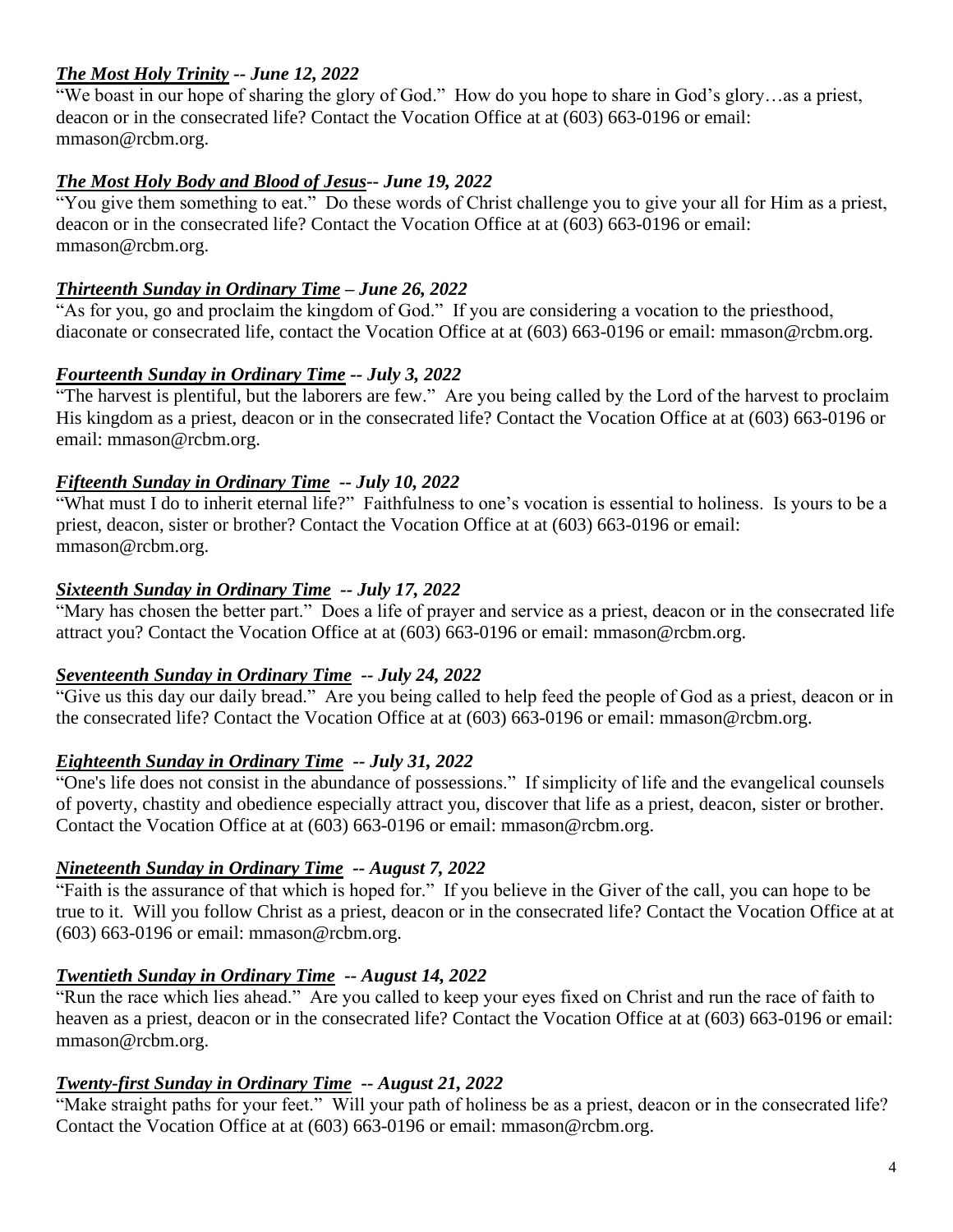## *Twenty-second Sunday in Ordinary Time -- August 28, 2022*

"An attentive ear is the desire of the wise." Is your prayer attentive to the wisdom of Christ? Is He inviting you to follow Him as a priest, deacon, sister or brother? Contact the Vocation Office at at (603) 663-0196 or email: mmason@rcbm.org.

#### *Twenty-third Sunday in Ordinary Time -- September 4, 2022*

"None of you can become My disciple if you do not give up all your possessions." Are you being called to discipleship as a priest, deacon or in the consecrated life? Contact the Vocation Office at at (603) 663-0196 or email: mmason@rcbm.org.

## *Twenty-fourth Sunday in Ordinary Time -- September 11, 2022*

"This brother of yours was dead and has come to life." Do you want to bring others to life in Christ as a priest, deacon, religious sister or brother? Contact the Vocation Office at at (603) 663-0196 or email: mmason@rcbm.org.

## *Twenty-fifth Sunday in Ordinary Time -- September 18, 2022*

"Who will entrust to you the true riches?" The riches of truth belong to those who are faithful to Christ and their vocation. Will you follow Him as a priest, deacon, sister or brother? Contact the Vocation Office at at (603) 663-0196 or email: mmason@rcbm.org.

## *Twenty-sixth Sunday in Ordinary Time -- September 25, 2022 (Priesthood Sunday)*

"Fight the good fight of the faith." Is your faith in Christ leading you to grow in holiness as a priest, deacon or in the consecrated life? Contact the Vocation Office at at (603) 663-0196 or email: mmason@rcbm.org.

## *Twenty-seventh Sunday in Ordinary Time -- October 2, 2022*

"God did not give us a spirit of cowardice." Will you let the Holy Spirit lead you beyond your fearful hesitation to follow Christ as a priest, deacon or in the consecrated life? Contact the Vocation Office at at (603) 663-0196 or email: mmason@rcbm.org.

#### *Twenty-eighth Sunday in Ordinary Time -- October 9, 2022*

"Jesus, Master, have mercy on us!" How will you respond in gratitude to the mercy the Lord has shown you? Consider giving thanks as a priest, deacon or in the consecrated life? Contact the Vocation Office at at (603) 663-0196 or email: mmason@rcbm.org.

#### *Twenty-ninth Sunday in Ordinary Time -- October 16, 2022*

"Pray always and do not to lose heart." If you are considering a vocation as a priest, deacon or in the consecrated life, let the grace of prayer encourage you. Contact the Vocation Office at at (603) 663-0196 or email: mmason@rcbm.org.

# *Thirtieth Sunday in Ordinary Time -- October 23, 2022*

"All who humble themselves will be exalted." Is humble service as a priest, deacon or in the consecrated life your path of holiness and eternal glory in Christ? Contact the Vocation Office at at (603) 663-0196 or email: mmason@rcbm.org.

#### *Thirty-first Sunday in Ordinary Time -- October 30, 2022*

"The Son of Man came to seek out and to save the lost." Will you share in Christ's saving mission as a priest, deacon or in the consecrated life? Contact the Vocation Office at at (603) 663-0196 or email: mmason@rcbm.org.